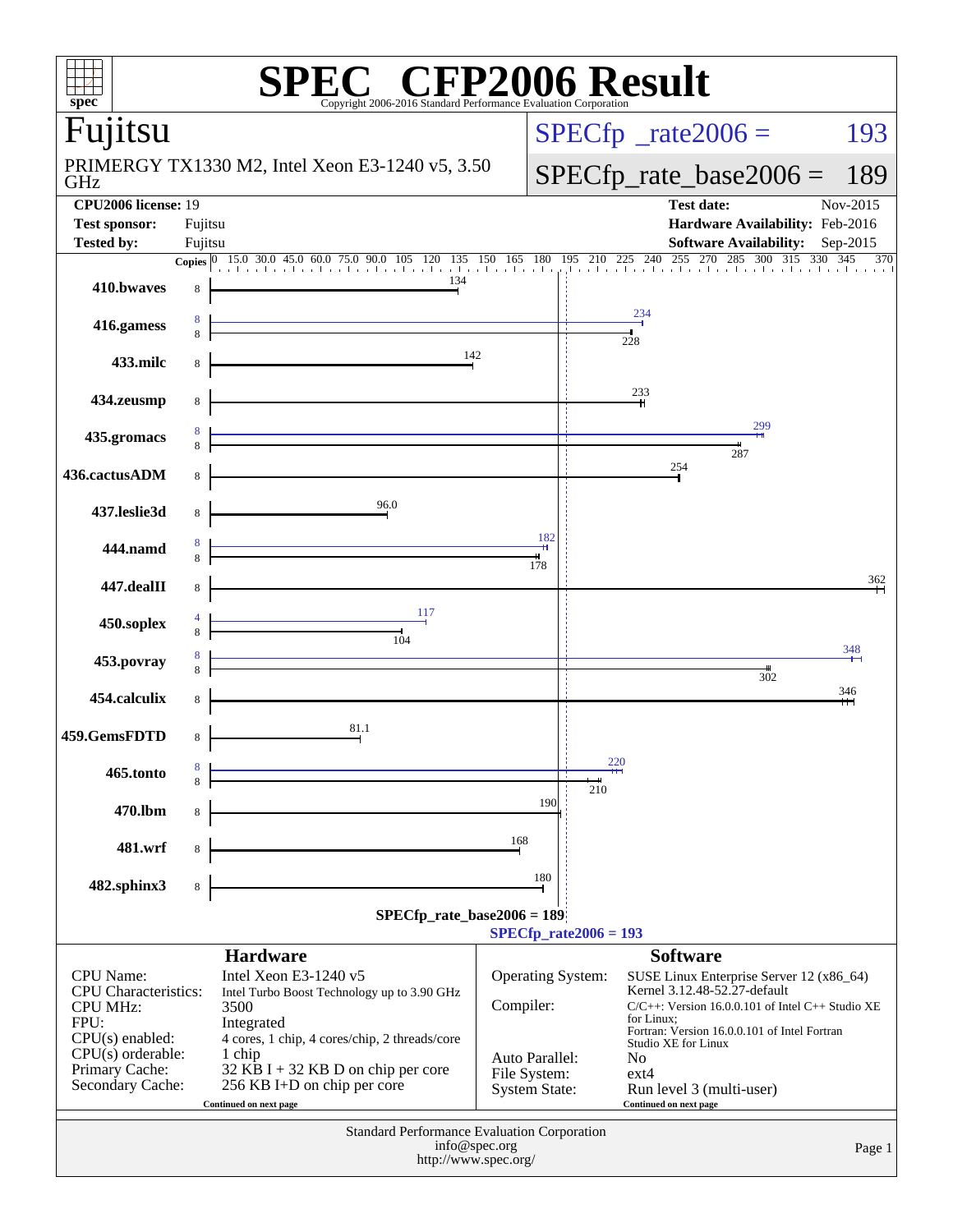

# Fujitsu

GHz PRIMERGY TX1330 M2, Intel Xeon E3-1240 v5, 3.50  $SPECTp\_rate2006 = 193$ 

# [SPECfp\\_rate\\_base2006 =](http://www.spec.org/auto/cpu2006/Docs/result-fields.html#SPECfpratebase2006) 189

#### **[CPU2006 license:](http://www.spec.org/auto/cpu2006/Docs/result-fields.html#CPU2006license)** 19 **[Test date:](http://www.spec.org/auto/cpu2006/Docs/result-fields.html#Testdate)** Nov-2015

**[Test sponsor:](http://www.spec.org/auto/cpu2006/Docs/result-fields.html#Testsponsor)** Fujitsu **[Hardware Availability:](http://www.spec.org/auto/cpu2006/Docs/result-fields.html#HardwareAvailability)** Feb-2016 **[Tested by:](http://www.spec.org/auto/cpu2006/Docs/result-fields.html#Testedby)** Fujitsu **[Software Availability:](http://www.spec.org/auto/cpu2006/Docs/result-fields.html#SoftwareAvailability)** Sep-2015 [Other Cache:](http://www.spec.org/auto/cpu2006/Docs/result-fields.html#OtherCache)

[L3 Cache:](http://www.spec.org/auto/cpu2006/Docs/result-fields.html#L3Cache) 8 MB I+D on chip per chip<br>Other Cache: None [Memory:](http://www.spec.org/auto/cpu2006/Docs/result-fields.html#Memory) 64 GB (4 x 16 GB 2Rx8 PC4-2133P-E) [Disk Subsystem:](http://www.spec.org/auto/cpu2006/Docs/result-fields.html#DiskSubsystem) 1 x SATA, 500 GB, 7200 RPM [Other Hardware:](http://www.spec.org/auto/cpu2006/Docs/result-fields.html#OtherHardware) None

| <b>Base Pointers:</b> | 3 |
|-----------------------|---|
| Peak Pointers:        | 3 |
| Other Software:       | N |
|                       |   |

 $2/64$ -bit  $2/64$ -bit Ione

| <b>Results Table</b>                                                                                     |               |                |       |                |              |                |       |                |                |              |                |              |                |              |
|----------------------------------------------------------------------------------------------------------|---------------|----------------|-------|----------------|--------------|----------------|-------|----------------|----------------|--------------|----------------|--------------|----------------|--------------|
|                                                                                                          | <b>Base</b>   |                |       |                | <b>Peak</b>  |                |       |                |                |              |                |              |                |              |
| <b>Benchmark</b>                                                                                         | <b>Copies</b> | <b>Seconds</b> | Ratio | <b>Seconds</b> | <b>Ratio</b> | <b>Seconds</b> | Ratio | <b>Copies</b>  | <b>Seconds</b> | <b>Ratio</b> | <b>Seconds</b> | <b>Ratio</b> | <b>Seconds</b> | <b>Ratio</b> |
| 410.bwayes                                                                                               | 8             | 810            | 134   | 811            | 134          | 810            | 134   |                | 810            | 134          | 811            | 134          | 810            | 134          |
| 416.gamess                                                                                               | 8             | 687            | 228   | 685            | 229          | 687            | 228   | 8              | 668            | 234          | 669            | 234          | 669            | 234          |
| $433$ .milc                                                                                              | 8             | 517            | 142   | 517            | 142          | 517            | 142   | 8 <sub>1</sub> | 517            | 142          | 517            | 142          | 517            | 142          |
| 434.zeusmp                                                                                               | 8             | 310            | 235   | 312            | 233          | 312            | 233   | 8              | 310            | 235          | 312            | 233          | 312            | 233          |
| 435.gromacs                                                                                              | 8             | 200            | 286   | 199            | 287          | 199            | 287   | 8              | 193            | 296          | 191            | 300          | 191            | <u>299</u>   |
| 436.cactusADM                                                                                            | 8             | 376            | 254   | 376            | 254          | 377            | 254   | 8              | 376            | 254          | 376            | 254          | 377            | 254          |
| 437.leslie3d                                                                                             | 8             | 784            | 95.9  | 784            | 96.0         | 784            | 96.0  | 8              | 784            | 95.9         | 784            | 96.0         | 784            | 96.0         |
| 444.namd                                                                                                 | 8             | 361            | 178   | 363            | 177          | 360            | 178   | 8              | 351            | 183          | 352            | 182          | 356            | 180          |
| 447.dealII                                                                                               | 8             | 253            | 362   | 250            | 365          | 253            | 361   | 8              | 253            | 362          | 250            | 365          | 253            | 361          |
| 450.soplex                                                                                               | 8             | 646            | 103   | 642            | 104          | 643            | 104   |                | 286            | 117          | 285            | 117          | 285            | 117          |
| 453.povray                                                                                               | 8             | 141            | 302   | 140            | 303          | 141            | 302   | 8              | 122            | 348          | 122            | 348          | 121            | 353          |
| 454.calculix                                                                                             | 8             | 191            | 346   | 193            | 343          | 189            | 349   | 8              | 191            | 346          | 193            | 343          | 189            | 349          |
| 459.GemsFDTD                                                                                             | 8             | 1046           | 81.1  | 1046           | 81.1         | 1047           | 81.1  | 8              | 1046           | 81.1         | 1046           | 81.1         | 1047           | 81.1         |
| 465.tonto                                                                                                | 8             | 385            | 205   | 372            | 212          | 374            | 210   | 8              | 357            | 220          | 361            | 218          | 353            | 223          |
| 470.1bm                                                                                                  | 8             | 580            | 190   | 580            | 190          | 579            | 190   | 8              | 580            | 190          | 580            | <b>190</b>   | 579            | 190          |
| 481.wrf                                                                                                  | 8             | 533            | 168   | 533            | 168          | 533            | 168   | 8              | 533            | 168          | 533            | 168          | 533            | 168          |
| 482.sphinx3                                                                                              | 8             | 867            | 180   | 865            | 180          | 864            | 181   | 8              | 867            | 180          | 865            | <b>180</b>   | 864            | 181          |
| Results appear in the order in which they were run. Bold underlined text indicates a median measurement. |               |                |       |                |              |                |       |                |                |              |                |              |                |              |

#### **[Submit Notes](http://www.spec.org/auto/cpu2006/Docs/result-fields.html#SubmitNotes)**

 The taskset mechanism was used to bind copies to processors. The config file option 'submit' was used to generate taskset commands to bind each copy to a specific processor. For details, please see the config file.

#### **[Operating System Notes](http://www.spec.org/auto/cpu2006/Docs/result-fields.html#OperatingSystemNotes)**

Stack size set to unlimited using "ulimit -s unlimited"

#### **[Platform Notes](http://www.spec.org/auto/cpu2006/Docs/result-fields.html#PlatformNotes)**

 BIOS configuration: Sysinfo program /home/SPECcpu2006-RH72-ICC16-update/config/sysinfo.rev6914 \$Rev: 6914 \$ \$Date:: 2014-06-25 #\$ e3fbb8667b5a285932ceab81e28219e1

Continued on next page

Standard Performance Evaluation Corporation [info@spec.org](mailto:info@spec.org) <http://www.spec.org/>

Page 2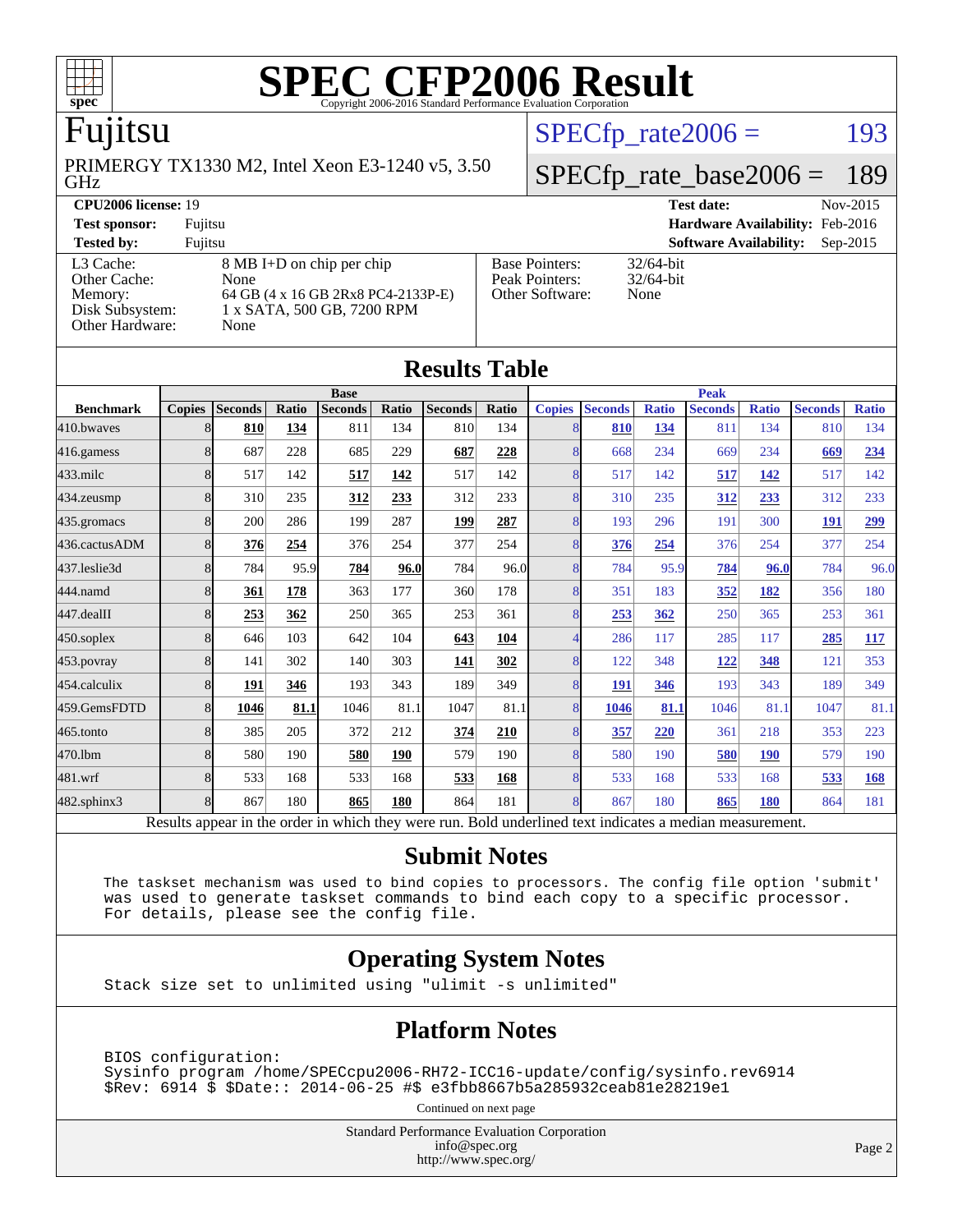

Fujitsu

GHz PRIMERGY TX1330 M2, Intel Xeon E3-1240 v5, 3.50  $SPECfp_rate2006 = 193$  $SPECfp_rate2006 = 193$ [SPECfp\\_rate\\_base2006 =](http://www.spec.org/auto/cpu2006/Docs/result-fields.html#SPECfpratebase2006) 189

**[CPU2006 license:](http://www.spec.org/auto/cpu2006/Docs/result-fields.html#CPU2006license)** 19 **[Test date:](http://www.spec.org/auto/cpu2006/Docs/result-fields.html#Testdate)** Nov-2015 **[Test sponsor:](http://www.spec.org/auto/cpu2006/Docs/result-fields.html#Testsponsor)** Fujitsu **[Hardware Availability:](http://www.spec.org/auto/cpu2006/Docs/result-fields.html#HardwareAvailability)** Feb-2016 **[Tested by:](http://www.spec.org/auto/cpu2006/Docs/result-fields.html#Testedby)** Fujitsu **[Software Availability:](http://www.spec.org/auto/cpu2006/Docs/result-fields.html#SoftwareAvailability)** Sep-2015

#### **[Platform Notes \(Continued\)](http://www.spec.org/auto/cpu2006/Docs/result-fields.html#PlatformNotes)**

Standard Performance Evaluation Corporation [info@spec.org](mailto:info@spec.org) <http://www.spec.org/> Page 3 running on TX1330M2 Sat Nov 14 03:49:19 2015 This section contains SUT (System Under Test) info as seen by some common utilities. To remove or add to this section, see: <http://www.spec.org/cpu2006/Docs/config.html#sysinfo> From /proc/cpuinfo model name : Intel(R) Xeon(R) CPU E3-1240 v5 @ 3.50GHz 1 "physical id"s (chips) 8 "processors" cores, siblings (Caution: counting these is hw and system dependent. The following excerpts from /proc/cpuinfo might not be reliable. Use with caution.) cpu cores : 4 siblings : 8 physical 0: cores 0 1 2 3 cache size : 8192 KB From /proc/meminfo<br>MemTotal: 65902000 kB HugePages\_Total: 0 Hugepagesize: 2048 kB /usr/bin/lsb\_release -d SUSE Linux Enterprise Server 12 From /etc/\*release\* /etc/\*version\* SuSE-release: SUSE Linux Enterprise Server 12 (x86\_64) VERSION = 12 PATCHLEVEL = 0 # This file is deprecated and will be removed in a future service pack or release. # Please check /etc/os-release for details about this release. os-release: NAME="SLES" VERSION="12" VERSION\_ID="12" PRETTY\_NAME="SUSE Linux Enterprise Server 12" ID="sles" ANSI\_COLOR="0;32" CPE\_NAME="cpe:/o:suse:sles:12" uname -a: Linux TX1330M2 3.12.28-4-default #1 SMP Thu Sep 25 17:02:34 UTC 2014 (9879bd4) x86\_64 x86\_64 x86\_64 GNU/Linux run-level 5 Nov 13 11:37 SPEC is set to: /home/SPECcpu2006-RH72-ICC16-update Filesystem Type Size Used Avail Use% Mounted on /dev/sda3 xfs 237G 12G 226G 5% /home Continued on next page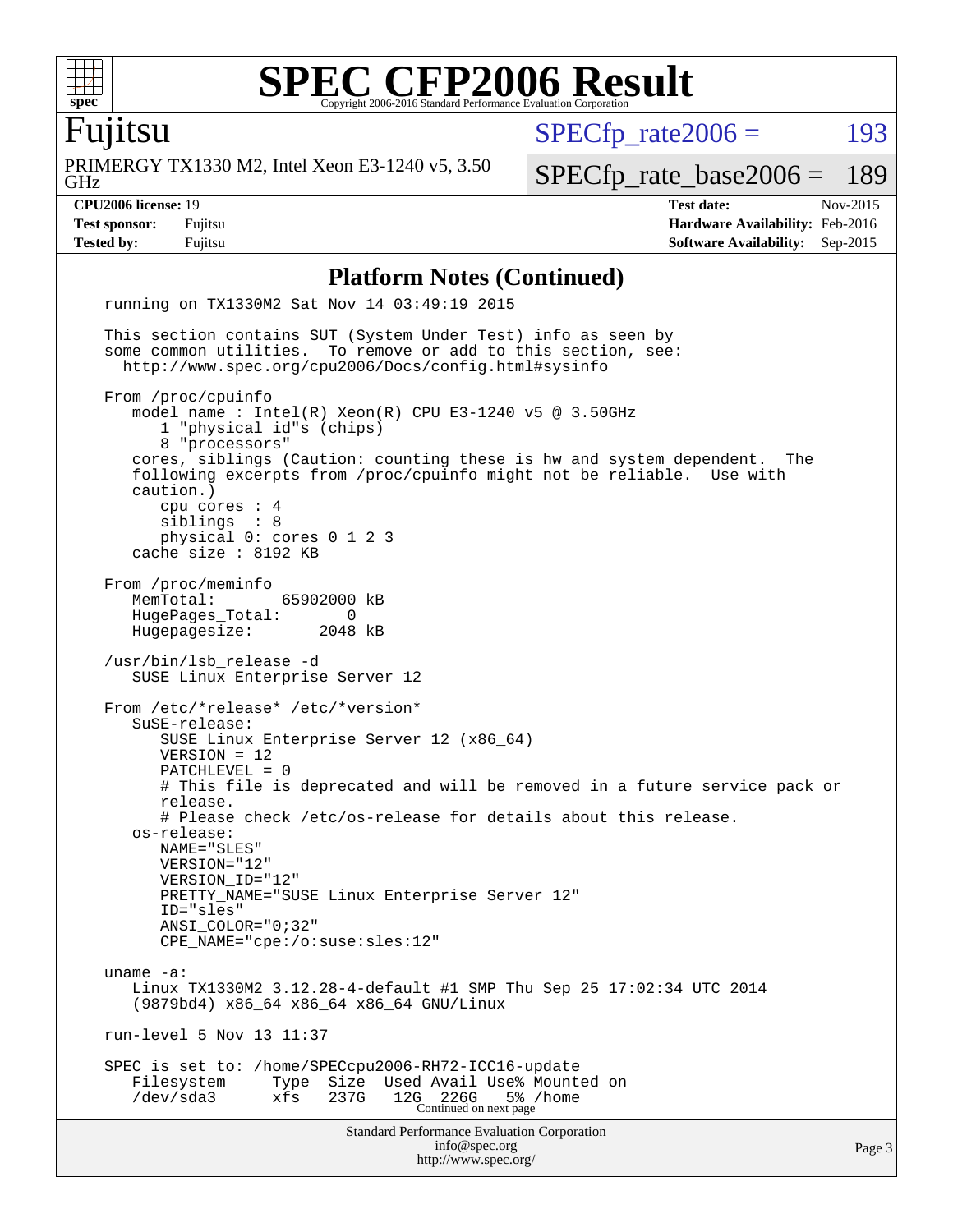

### Fujitsu

GHz PRIMERGY TX1330 M2, Intel Xeon E3-1240 v5, 3.50  $SPECTp\_rate2006 = 193$ 

[SPECfp\\_rate\\_base2006 =](http://www.spec.org/auto/cpu2006/Docs/result-fields.html#SPECfpratebase2006) 189

**[CPU2006 license:](http://www.spec.org/auto/cpu2006/Docs/result-fields.html#CPU2006license)** 19 **[Test date:](http://www.spec.org/auto/cpu2006/Docs/result-fields.html#Testdate)** Nov-2015 **[Test sponsor:](http://www.spec.org/auto/cpu2006/Docs/result-fields.html#Testsponsor)** Fujitsu **[Hardware Availability:](http://www.spec.org/auto/cpu2006/Docs/result-fields.html#HardwareAvailability)** Feb-2016 **[Tested by:](http://www.spec.org/auto/cpu2006/Docs/result-fields.html#Testedby)** Fujitsu **[Software Availability:](http://www.spec.org/auto/cpu2006/Docs/result-fields.html#SoftwareAvailability)** Sep-2015

#### **[Platform Notes \(Continued\)](http://www.spec.org/auto/cpu2006/Docs/result-fields.html#PlatformNotes)**

Additional information from dmidecode:

 Warning: Use caution when you interpret this section. The 'dmidecode' program reads system data which is "intended to allow hardware to be accurately determined", but the intent may not be met, as there are frequent changes to hardware, firmware, and the "DMTF SMBIOS" standard.

 BIOS FUJITSU // American Megatrends Inc. V5.0.0.11 R1.1.0 for D3373-A1x 10/30/2015 Memory: 4x SK Hynix HMA82GU7MFR8N-TF 16 GB 2 rank 2133 MHz

(End of data from sysinfo program)

#### **[General Notes](http://www.spec.org/auto/cpu2006/Docs/result-fields.html#GeneralNotes)**

Environment variables set by runspec before the start of the run: LD\_LIBRARY\_PATH = "/home/SPECcpu2006-RH72-ICC16-update/libs/32:/home/SPECcpu2006-RH72-ICC16-update/libs/64:/home/SPECcpu2006-RH72-ICC16-update/sh"

 Binaries compiled on a system with 1x Intel Core i5-4670K CPU + 32GB memory using RedHat EL 7.1 Transparent Huge Pages enabled with: echo always > /sys/kernel/mm/transparent\_hugepage/enabled

For information about Fujitsu please visit: <http://www.fujitsu.com>

### **[Base Compiler Invocation](http://www.spec.org/auto/cpu2006/Docs/result-fields.html#BaseCompilerInvocation)**

[C benchmarks](http://www.spec.org/auto/cpu2006/Docs/result-fields.html#Cbenchmarks):

 $\text{icc}$   $-\text{m64}$ 

[C++ benchmarks:](http://www.spec.org/auto/cpu2006/Docs/result-fields.html#CXXbenchmarks) [icpc -m64](http://www.spec.org/cpu2006/results/res2016q1/cpu2006-20160111-38700.flags.html#user_CXXbase_intel_icpc_64bit_bedb90c1146cab66620883ef4f41a67e)

[Fortran benchmarks](http://www.spec.org/auto/cpu2006/Docs/result-fields.html#Fortranbenchmarks): [ifort -m64](http://www.spec.org/cpu2006/results/res2016q1/cpu2006-20160111-38700.flags.html#user_FCbase_intel_ifort_64bit_ee9d0fb25645d0210d97eb0527dcc06e)

[Benchmarks using both Fortran and C](http://www.spec.org/auto/cpu2006/Docs/result-fields.html#BenchmarksusingbothFortranandC): [icc -m64](http://www.spec.org/cpu2006/results/res2016q1/cpu2006-20160111-38700.flags.html#user_CC_FCbase_intel_icc_64bit_0b7121f5ab7cfabee23d88897260401c) [ifort -m64](http://www.spec.org/cpu2006/results/res2016q1/cpu2006-20160111-38700.flags.html#user_CC_FCbase_intel_ifort_64bit_ee9d0fb25645d0210d97eb0527dcc06e)

### **[Base Portability Flags](http://www.spec.org/auto/cpu2006/Docs/result-fields.html#BasePortabilityFlags)**

 410.bwaves: [-DSPEC\\_CPU\\_LP64](http://www.spec.org/cpu2006/results/res2016q1/cpu2006-20160111-38700.flags.html#suite_basePORTABILITY410_bwaves_DSPEC_CPU_LP64) 416.gamess: [-DSPEC\\_CPU\\_LP64](http://www.spec.org/cpu2006/results/res2016q1/cpu2006-20160111-38700.flags.html#suite_basePORTABILITY416_gamess_DSPEC_CPU_LP64) 433.milc: [-DSPEC\\_CPU\\_LP64](http://www.spec.org/cpu2006/results/res2016q1/cpu2006-20160111-38700.flags.html#suite_basePORTABILITY433_milc_DSPEC_CPU_LP64) 434.zeusmp: [-DSPEC\\_CPU\\_LP64](http://www.spec.org/cpu2006/results/res2016q1/cpu2006-20160111-38700.flags.html#suite_basePORTABILITY434_zeusmp_DSPEC_CPU_LP64)

Continued on next page

Standard Performance Evaluation Corporation [info@spec.org](mailto:info@spec.org) <http://www.spec.org/>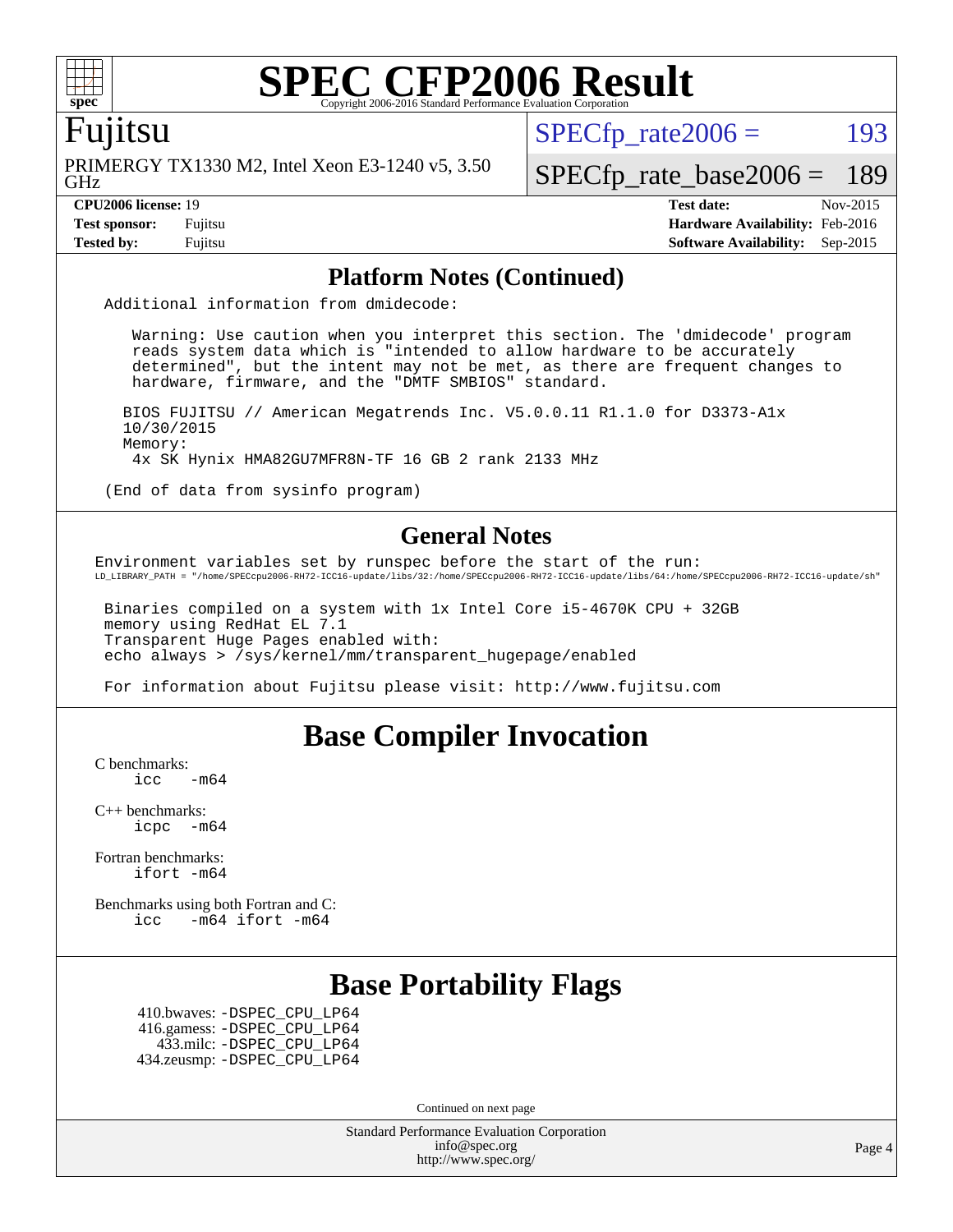

Fujitsu

GHz PRIMERGY TX1330 M2, Intel Xeon E3-1240 v5, 3.50  $SPECTp\_rate2006 = 193$ 

[SPECfp\\_rate\\_base2006 =](http://www.spec.org/auto/cpu2006/Docs/result-fields.html#SPECfpratebase2006) 189

| <b>Test sponsor:</b> | Fujitsu |
|----------------------|---------|
| Tested by:           | Fuiitsu |

**[CPU2006 license:](http://www.spec.org/auto/cpu2006/Docs/result-fields.html#CPU2006license)** 19 **[Test date:](http://www.spec.org/auto/cpu2006/Docs/result-fields.html#Testdate)** Nov-2015 **[Hardware Availability:](http://www.spec.org/auto/cpu2006/Docs/result-fields.html#HardwareAvailability)** Feb-2016 **[Software Availability:](http://www.spec.org/auto/cpu2006/Docs/result-fields.html#SoftwareAvailability)** Sep-2015

# **[Base Portability Flags \(Continued\)](http://www.spec.org/auto/cpu2006/Docs/result-fields.html#BasePortabilityFlags)**

| 435.gromacs: -DSPEC_CPU_LP64 -nofor_main<br>436.cactusADM: - DSPEC CPU LP64 - nofor main |                                                                |
|------------------------------------------------------------------------------------------|----------------------------------------------------------------|
| 437.leslie3d: -DSPEC CPU LP64                                                            |                                                                |
| 444.namd: - DSPEC_CPU LP64                                                               |                                                                |
| 447.dealII: -DSPEC CPU LP64                                                              |                                                                |
| 450.soplex: -DSPEC_CPU_LP64                                                              |                                                                |
| 453.povray: -DSPEC_CPU_LP64                                                              |                                                                |
| 454.calculix: -DSPEC_CPU_LP64 -nofor_main                                                |                                                                |
| 459. GemsFDTD: - DSPEC CPU LP64                                                          |                                                                |
| 465.tonto: - DSPEC CPU LP64                                                              |                                                                |
| 470.1bm: - DSPEC CPU LP64                                                                |                                                                |
|                                                                                          | 481.wrf: -DSPEC CPU_LP64 -DSPEC_CPU_CASE_FLAG -DSPEC_CPU_LINUX |
| 482.sphinx3: -DSPEC CPU LP64                                                             |                                                                |

# **[Base Optimization Flags](http://www.spec.org/auto/cpu2006/Docs/result-fields.html#BaseOptimizationFlags)**

[C benchmarks](http://www.spec.org/auto/cpu2006/Docs/result-fields.html#Cbenchmarks):

[-xCORE-AVX2](http://www.spec.org/cpu2006/results/res2016q1/cpu2006-20160111-38700.flags.html#user_CCbase_f-xAVX2_5f5fc0cbe2c9f62c816d3e45806c70d7) [-ipo](http://www.spec.org/cpu2006/results/res2016q1/cpu2006-20160111-38700.flags.html#user_CCbase_f-ipo) [-O3](http://www.spec.org/cpu2006/results/res2016q1/cpu2006-20160111-38700.flags.html#user_CCbase_f-O3) [-no-prec-div](http://www.spec.org/cpu2006/results/res2016q1/cpu2006-20160111-38700.flags.html#user_CCbase_f-no-prec-div) [-opt-prefetch](http://www.spec.org/cpu2006/results/res2016q1/cpu2006-20160111-38700.flags.html#user_CCbase_f-opt-prefetch) [-auto-p32](http://www.spec.org/cpu2006/results/res2016q1/cpu2006-20160111-38700.flags.html#user_CCbase_f-auto-p32) [-ansi-alias](http://www.spec.org/cpu2006/results/res2016q1/cpu2006-20160111-38700.flags.html#user_CCbase_f-ansi-alias) [-opt-mem-layout-trans=3](http://www.spec.org/cpu2006/results/res2016q1/cpu2006-20160111-38700.flags.html#user_CCbase_f-opt-mem-layout-trans_a7b82ad4bd7abf52556d4961a2ae94d5)

[C++ benchmarks:](http://www.spec.org/auto/cpu2006/Docs/result-fields.html#CXXbenchmarks) [-xCORE-AVX2](http://www.spec.org/cpu2006/results/res2016q1/cpu2006-20160111-38700.flags.html#user_CXXbase_f-xAVX2_5f5fc0cbe2c9f62c816d3e45806c70d7) [-ipo](http://www.spec.org/cpu2006/results/res2016q1/cpu2006-20160111-38700.flags.html#user_CXXbase_f-ipo) [-O3](http://www.spec.org/cpu2006/results/res2016q1/cpu2006-20160111-38700.flags.html#user_CXXbase_f-O3) [-no-prec-div](http://www.spec.org/cpu2006/results/res2016q1/cpu2006-20160111-38700.flags.html#user_CXXbase_f-no-prec-div) [-opt-prefetch](http://www.spec.org/cpu2006/results/res2016q1/cpu2006-20160111-38700.flags.html#user_CXXbase_f-opt-prefetch) [-auto-p32](http://www.spec.org/cpu2006/results/res2016q1/cpu2006-20160111-38700.flags.html#user_CXXbase_f-auto-p32) [-ansi-alias](http://www.spec.org/cpu2006/results/res2016q1/cpu2006-20160111-38700.flags.html#user_CXXbase_f-ansi-alias) [-opt-mem-layout-trans=3](http://www.spec.org/cpu2006/results/res2016q1/cpu2006-20160111-38700.flags.html#user_CXXbase_f-opt-mem-layout-trans_a7b82ad4bd7abf52556d4961a2ae94d5)

[Fortran benchmarks](http://www.spec.org/auto/cpu2006/Docs/result-fields.html#Fortranbenchmarks): [-xCORE-AVX2](http://www.spec.org/cpu2006/results/res2016q1/cpu2006-20160111-38700.flags.html#user_FCbase_f-xAVX2_5f5fc0cbe2c9f62c816d3e45806c70d7) [-ipo](http://www.spec.org/cpu2006/results/res2016q1/cpu2006-20160111-38700.flags.html#user_FCbase_f-ipo) [-O3](http://www.spec.org/cpu2006/results/res2016q1/cpu2006-20160111-38700.flags.html#user_FCbase_f-O3) [-no-prec-div](http://www.spec.org/cpu2006/results/res2016q1/cpu2006-20160111-38700.flags.html#user_FCbase_f-no-prec-div) [-opt-prefetch](http://www.spec.org/cpu2006/results/res2016q1/cpu2006-20160111-38700.flags.html#user_FCbase_f-opt-prefetch)

[Benchmarks using both Fortran and C](http://www.spec.org/auto/cpu2006/Docs/result-fields.html#BenchmarksusingbothFortranandC): [-xCORE-AVX2](http://www.spec.org/cpu2006/results/res2016q1/cpu2006-20160111-38700.flags.html#user_CC_FCbase_f-xAVX2_5f5fc0cbe2c9f62c816d3e45806c70d7) [-ipo](http://www.spec.org/cpu2006/results/res2016q1/cpu2006-20160111-38700.flags.html#user_CC_FCbase_f-ipo) [-O3](http://www.spec.org/cpu2006/results/res2016q1/cpu2006-20160111-38700.flags.html#user_CC_FCbase_f-O3) [-no-prec-div](http://www.spec.org/cpu2006/results/res2016q1/cpu2006-20160111-38700.flags.html#user_CC_FCbase_f-no-prec-div) [-opt-prefetch](http://www.spec.org/cpu2006/results/res2016q1/cpu2006-20160111-38700.flags.html#user_CC_FCbase_f-opt-prefetch) [-auto-p32](http://www.spec.org/cpu2006/results/res2016q1/cpu2006-20160111-38700.flags.html#user_CC_FCbase_f-auto-p32) [-ansi-alias](http://www.spec.org/cpu2006/results/res2016q1/cpu2006-20160111-38700.flags.html#user_CC_FCbase_f-ansi-alias) [-opt-mem-layout-trans=3](http://www.spec.org/cpu2006/results/res2016q1/cpu2006-20160111-38700.flags.html#user_CC_FCbase_f-opt-mem-layout-trans_a7b82ad4bd7abf52556d4961a2ae94d5)

### **[Peak Compiler Invocation](http://www.spec.org/auto/cpu2006/Docs/result-fields.html#PeakCompilerInvocation)**

[C benchmarks](http://www.spec.org/auto/cpu2006/Docs/result-fields.html#Cbenchmarks):  $\text{icc}$   $-\text{m64}$ 

[C++ benchmarks \(except as noted below\):](http://www.spec.org/auto/cpu2006/Docs/result-fields.html#CXXbenchmarksexceptasnotedbelow) [icpc -m64](http://www.spec.org/cpu2006/results/res2016q1/cpu2006-20160111-38700.flags.html#user_CXXpeak_intel_icpc_64bit_bedb90c1146cab66620883ef4f41a67e)

450.soplex: [icpc -m32 -L/opt/intel/compilers\\_and\\_libraries\\_2016/linux/compiler/lib/ia32\\_lin](http://www.spec.org/cpu2006/results/res2016q1/cpu2006-20160111-38700.flags.html#user_peakCXXLD450_soplex_intel_icpc_b4f50a394bdb4597aa5879c16bc3f5c5)

[Fortran benchmarks](http://www.spec.org/auto/cpu2006/Docs/result-fields.html#Fortranbenchmarks): [ifort -m64](http://www.spec.org/cpu2006/results/res2016q1/cpu2006-20160111-38700.flags.html#user_FCpeak_intel_ifort_64bit_ee9d0fb25645d0210d97eb0527dcc06e)

[Benchmarks using both Fortran and C](http://www.spec.org/auto/cpu2006/Docs/result-fields.html#BenchmarksusingbothFortranandC): [icc -m64](http://www.spec.org/cpu2006/results/res2016q1/cpu2006-20160111-38700.flags.html#user_CC_FCpeak_intel_icc_64bit_0b7121f5ab7cfabee23d88897260401c) [ifort -m64](http://www.spec.org/cpu2006/results/res2016q1/cpu2006-20160111-38700.flags.html#user_CC_FCpeak_intel_ifort_64bit_ee9d0fb25645d0210d97eb0527dcc06e)

> Standard Performance Evaluation Corporation [info@spec.org](mailto:info@spec.org) <http://www.spec.org/>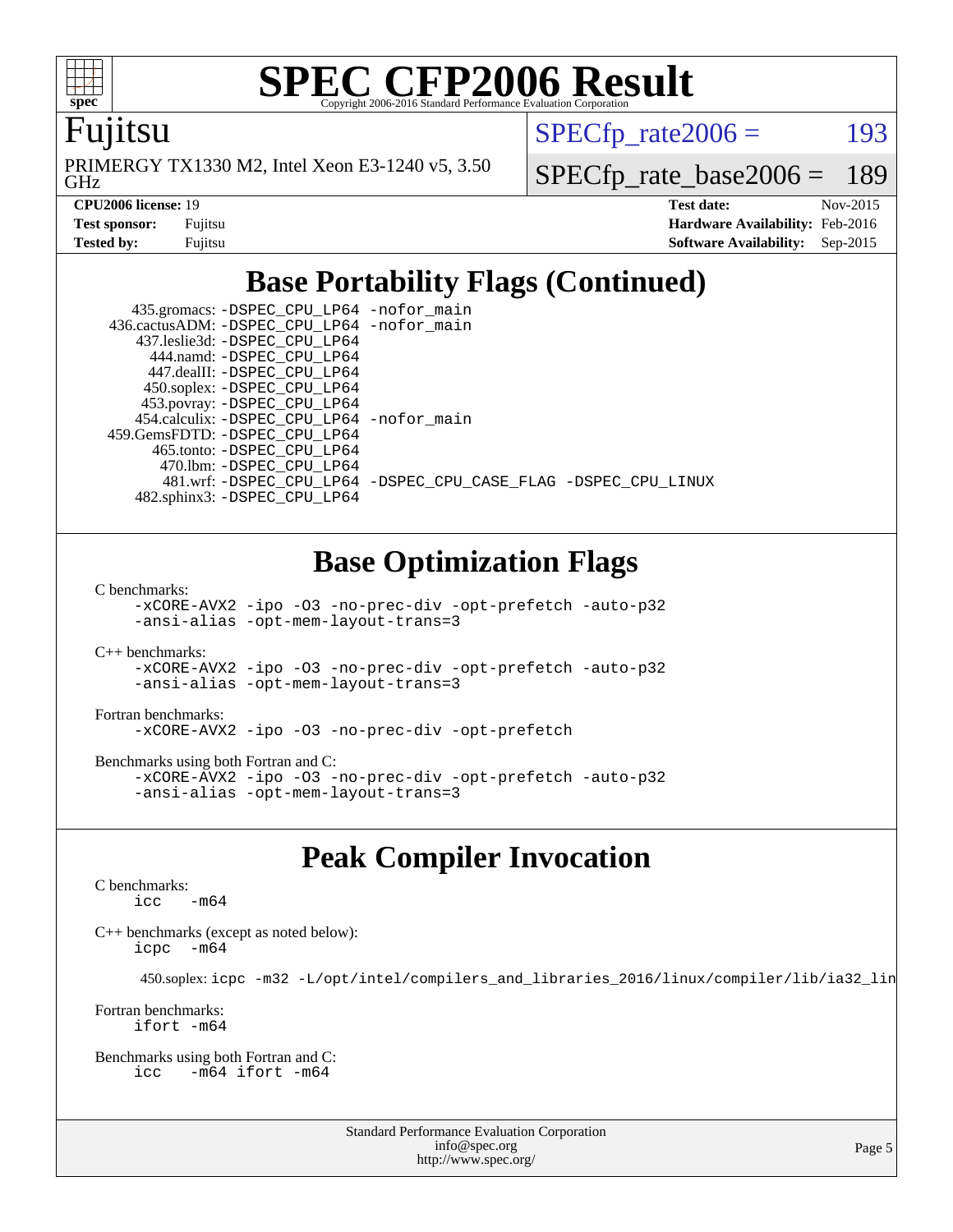

### Fujitsu

GHz PRIMERGY TX1330 M2, Intel Xeon E3-1240 v5, 3.50  $SPECTp\_rate2006 = 193$ 

[SPECfp\\_rate\\_base2006 =](http://www.spec.org/auto/cpu2006/Docs/result-fields.html#SPECfpratebase2006) 189

**[CPU2006 license:](http://www.spec.org/auto/cpu2006/Docs/result-fields.html#CPU2006license)** 19 **[Test date:](http://www.spec.org/auto/cpu2006/Docs/result-fields.html#Testdate)** Nov-2015 **[Test sponsor:](http://www.spec.org/auto/cpu2006/Docs/result-fields.html#Testsponsor)** Fujitsu **[Hardware Availability:](http://www.spec.org/auto/cpu2006/Docs/result-fields.html#HardwareAvailability)** Feb-2016 **[Tested by:](http://www.spec.org/auto/cpu2006/Docs/result-fields.html#Testedby)** Fujitsu **[Software Availability:](http://www.spec.org/auto/cpu2006/Docs/result-fields.html#SoftwareAvailability)** Sep-2015

### **[Peak Portability Flags](http://www.spec.org/auto/cpu2006/Docs/result-fields.html#PeakPortabilityFlags)**

 410.bwaves: [-DSPEC\\_CPU\\_LP64](http://www.spec.org/cpu2006/results/res2016q1/cpu2006-20160111-38700.flags.html#suite_peakPORTABILITY410_bwaves_DSPEC_CPU_LP64) 416.gamess: [-DSPEC\\_CPU\\_LP64](http://www.spec.org/cpu2006/results/res2016q1/cpu2006-20160111-38700.flags.html#suite_peakPORTABILITY416_gamess_DSPEC_CPU_LP64) 433.milc: [-DSPEC\\_CPU\\_LP64](http://www.spec.org/cpu2006/results/res2016q1/cpu2006-20160111-38700.flags.html#suite_peakPORTABILITY433_milc_DSPEC_CPU_LP64) 434.zeusmp: [-DSPEC\\_CPU\\_LP64](http://www.spec.org/cpu2006/results/res2016q1/cpu2006-20160111-38700.flags.html#suite_peakPORTABILITY434_zeusmp_DSPEC_CPU_LP64) 435.gromacs: [-DSPEC\\_CPU\\_LP64](http://www.spec.org/cpu2006/results/res2016q1/cpu2006-20160111-38700.flags.html#suite_peakPORTABILITY435_gromacs_DSPEC_CPU_LP64) [-nofor\\_main](http://www.spec.org/cpu2006/results/res2016q1/cpu2006-20160111-38700.flags.html#user_peakLDPORTABILITY435_gromacs_f-nofor_main) 436.cactusADM: [-DSPEC\\_CPU\\_LP64](http://www.spec.org/cpu2006/results/res2016q1/cpu2006-20160111-38700.flags.html#suite_peakPORTABILITY436_cactusADM_DSPEC_CPU_LP64) [-nofor\\_main](http://www.spec.org/cpu2006/results/res2016q1/cpu2006-20160111-38700.flags.html#user_peakLDPORTABILITY436_cactusADM_f-nofor_main) 437.leslie3d: [-DSPEC\\_CPU\\_LP64](http://www.spec.org/cpu2006/results/res2016q1/cpu2006-20160111-38700.flags.html#suite_peakPORTABILITY437_leslie3d_DSPEC_CPU_LP64) 444.namd: [-DSPEC\\_CPU\\_LP64](http://www.spec.org/cpu2006/results/res2016q1/cpu2006-20160111-38700.flags.html#suite_peakPORTABILITY444_namd_DSPEC_CPU_LP64) 447.dealII: [-DSPEC\\_CPU\\_LP64](http://www.spec.org/cpu2006/results/res2016q1/cpu2006-20160111-38700.flags.html#suite_peakPORTABILITY447_dealII_DSPEC_CPU_LP64) 450.soplex: [-D\\_FILE\\_OFFSET\\_BITS=64](http://www.spec.org/cpu2006/results/res2016q1/cpu2006-20160111-38700.flags.html#user_peakPORTABILITY450_soplex_file_offset_bits_64_438cf9856305ebd76870a2c6dc2689ab) 453.povray: [-DSPEC\\_CPU\\_LP64](http://www.spec.org/cpu2006/results/res2016q1/cpu2006-20160111-38700.flags.html#suite_peakPORTABILITY453_povray_DSPEC_CPU_LP64) 454.calculix: [-DSPEC\\_CPU\\_LP64](http://www.spec.org/cpu2006/results/res2016q1/cpu2006-20160111-38700.flags.html#suite_peakPORTABILITY454_calculix_DSPEC_CPU_LP64) [-nofor\\_main](http://www.spec.org/cpu2006/results/res2016q1/cpu2006-20160111-38700.flags.html#user_peakLDPORTABILITY454_calculix_f-nofor_main) 459.GemsFDTD: [-DSPEC\\_CPU\\_LP64](http://www.spec.org/cpu2006/results/res2016q1/cpu2006-20160111-38700.flags.html#suite_peakPORTABILITY459_GemsFDTD_DSPEC_CPU_LP64) 465.tonto: [-DSPEC\\_CPU\\_LP64](http://www.spec.org/cpu2006/results/res2016q1/cpu2006-20160111-38700.flags.html#suite_peakPORTABILITY465_tonto_DSPEC_CPU_LP64) 470.lbm: [-DSPEC\\_CPU\\_LP64](http://www.spec.org/cpu2006/results/res2016q1/cpu2006-20160111-38700.flags.html#suite_peakPORTABILITY470_lbm_DSPEC_CPU_LP64) 481.wrf: [-DSPEC\\_CPU\\_LP64](http://www.spec.org/cpu2006/results/res2016q1/cpu2006-20160111-38700.flags.html#suite_peakPORTABILITY481_wrf_DSPEC_CPU_LP64) [-DSPEC\\_CPU\\_CASE\\_FLAG](http://www.spec.org/cpu2006/results/res2016q1/cpu2006-20160111-38700.flags.html#b481.wrf_peakCPORTABILITY_DSPEC_CPU_CASE_FLAG) [-DSPEC\\_CPU\\_LINUX](http://www.spec.org/cpu2006/results/res2016q1/cpu2006-20160111-38700.flags.html#b481.wrf_peakCPORTABILITY_DSPEC_CPU_LINUX) 482.sphinx3: [-DSPEC\\_CPU\\_LP64](http://www.spec.org/cpu2006/results/res2016q1/cpu2006-20160111-38700.flags.html#suite_peakPORTABILITY482_sphinx3_DSPEC_CPU_LP64)

### **[Peak Optimization Flags](http://www.spec.org/auto/cpu2006/Docs/result-fields.html#PeakOptimizationFlags)**

[C benchmarks](http://www.spec.org/auto/cpu2006/Docs/result-fields.html#Cbenchmarks):

 433.milc: basepeak = yes  $470.1$ bm: basepeak = yes  $482$ .sphinx3: basepeak = yes

#### [C++ benchmarks:](http://www.spec.org/auto/cpu2006/Docs/result-fields.html#CXXbenchmarks)

 444.namd: [-xCORE-AVX2](http://www.spec.org/cpu2006/results/res2016q1/cpu2006-20160111-38700.flags.html#user_peakPASS2_CXXFLAGSPASS2_LDFLAGS444_namd_f-xAVX2_5f5fc0cbe2c9f62c816d3e45806c70d7)(pass 2) [-prof-gen:threadsafe](http://www.spec.org/cpu2006/results/res2016q1/cpu2006-20160111-38700.flags.html#user_peakPASS1_CXXFLAGSPASS1_LDFLAGS444_namd_prof_gen_21a26eb79f378b550acd7bec9fe4467a)(pass 1)  $-i\text{po}(pass 2) -03(pass 2) -no-prec-div(pass 2)$  $-i\text{po}(pass 2) -03(pass 2) -no-prec-div(pass 2)$  $-i\text{po}(pass 2) -03(pass 2) -no-prec-div(pass 2)$ [-par-num-threads=1](http://www.spec.org/cpu2006/results/res2016q1/cpu2006-20160111-38700.flags.html#user_peakPASS1_CXXFLAGSPASS1_LDFLAGS444_namd_par_num_threads_786a6ff141b4e9e90432e998842df6c2)(pass 1) [-opt-mem-layout-trans=3](http://www.spec.org/cpu2006/results/res2016q1/cpu2006-20160111-38700.flags.html#user_peakPASS2_CXXFLAGS444_namd_f-opt-mem-layout-trans_a7b82ad4bd7abf52556d4961a2ae94d5)(pass 2) [-prof-use](http://www.spec.org/cpu2006/results/res2016q1/cpu2006-20160111-38700.flags.html#user_peakPASS2_CXXFLAGSPASS2_LDFLAGS444_namd_prof_use_bccf7792157ff70d64e32fe3e1250b55)(pass 2) [-fno-alias](http://www.spec.org/cpu2006/results/res2016q1/cpu2006-20160111-38700.flags.html#user_peakCXXOPTIMIZE444_namd_f-no-alias_694e77f6c5a51e658e82ccff53a9e63a) [-auto-ilp32](http://www.spec.org/cpu2006/results/res2016q1/cpu2006-20160111-38700.flags.html#user_peakCXXOPTIMIZE444_namd_f-auto-ilp32)

447.dealII: basepeak = yes

 450.soplex: [-xCORE-AVX2](http://www.spec.org/cpu2006/results/res2016q1/cpu2006-20160111-38700.flags.html#user_peakPASS2_CXXFLAGSPASS2_LDFLAGS450_soplex_f-xAVX2_5f5fc0cbe2c9f62c816d3e45806c70d7)(pass 2) [-prof-gen:threadsafe](http://www.spec.org/cpu2006/results/res2016q1/cpu2006-20160111-38700.flags.html#user_peakPASS1_CXXFLAGSPASS1_LDFLAGS450_soplex_prof_gen_21a26eb79f378b550acd7bec9fe4467a)(pass 1)  $-i\text{po}(pass 2) -\tilde{O}3(pass 2)$  [-no-prec-div](http://www.spec.org/cpu2006/results/res2016q1/cpu2006-20160111-38700.flags.html#user_peakPASS2_CXXFLAGSPASS2_LDFLAGS450_soplex_f-no-prec-div)(pass 2) [-par-num-threads=1](http://www.spec.org/cpu2006/results/res2016q1/cpu2006-20160111-38700.flags.html#user_peakPASS1_CXXFLAGSPASS1_LDFLAGS450_soplex_par_num_threads_786a6ff141b4e9e90432e998842df6c2)(pass 1) [-opt-mem-layout-trans=3](http://www.spec.org/cpu2006/results/res2016q1/cpu2006-20160111-38700.flags.html#user_peakPASS2_CXXFLAGS450_soplex_f-opt-mem-layout-trans_a7b82ad4bd7abf52556d4961a2ae94d5)(pass 2) [-prof-use](http://www.spec.org/cpu2006/results/res2016q1/cpu2006-20160111-38700.flags.html#user_peakPASS2_CXXFLAGSPASS2_LDFLAGS450_soplex_prof_use_bccf7792157ff70d64e32fe3e1250b55)(pass 2) [-opt-malloc-options=3](http://www.spec.org/cpu2006/results/res2016q1/cpu2006-20160111-38700.flags.html#user_peakOPTIMIZE450_soplex_f-opt-malloc-options_13ab9b803cf986b4ee62f0a5998c2238)

```
 453.povray: -xCORE-AVX2(pass 2) -prof-gen:threadsafe(pass 1)
-i\text{po}(pass 2) -03(pass 2)-no-prec-div(pass 2)
-par-num-threads=1(pass 1) -opt-mem-layout-trans=3(pass 2)
-prof-use(pass 2) -unroll4 -ansi-alias
```
Continued on next page

```
Standard Performance Evaluation Corporation
    info@spec.org
 http://www.spec.org/
```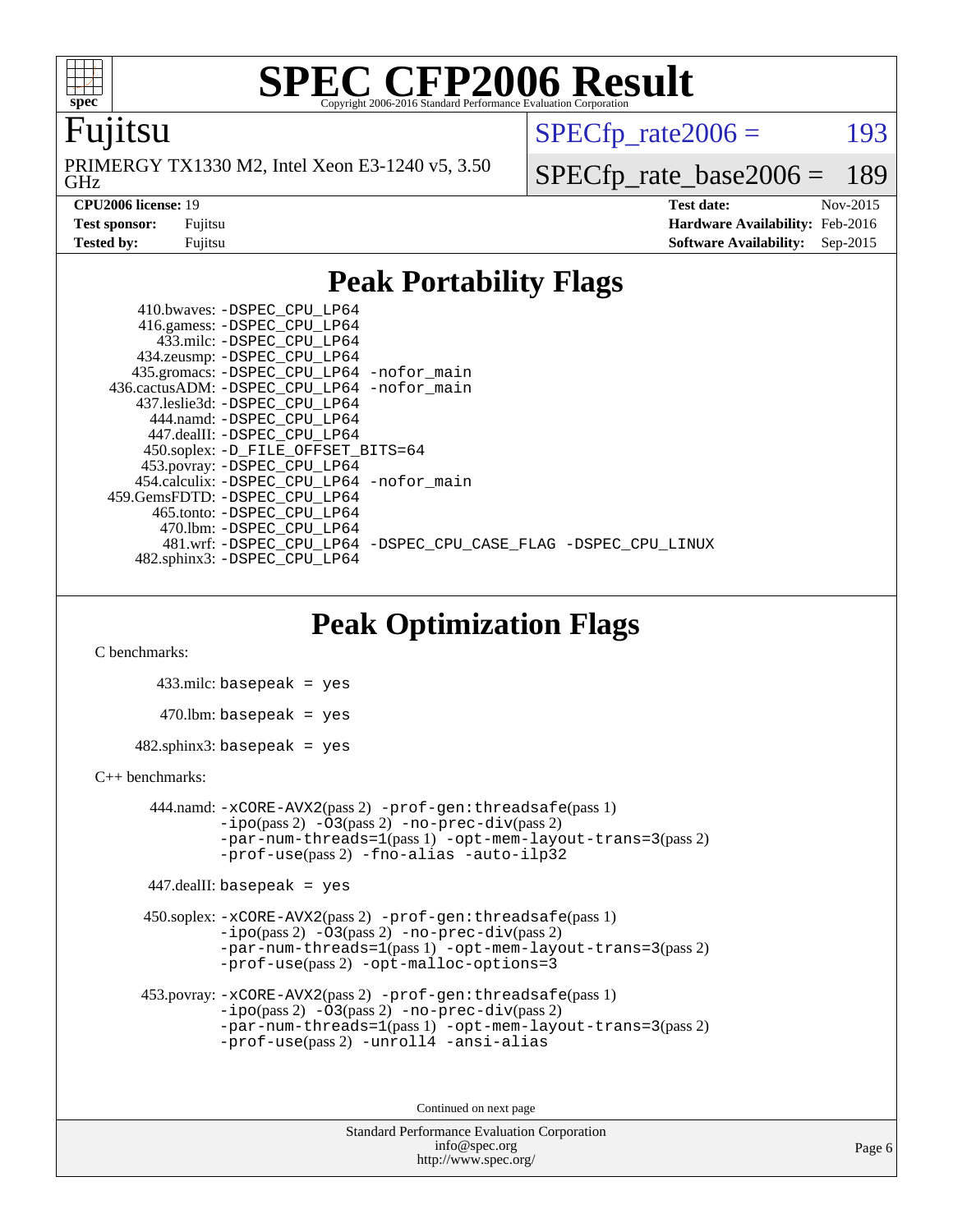

Fujitsu

GHz PRIMERGY TX1330 M2, Intel Xeon E3-1240 v5, 3.50  $SPECTp\_rate2006 = 193$ 

[SPECfp\\_rate\\_base2006 =](http://www.spec.org/auto/cpu2006/Docs/result-fields.html#SPECfpratebase2006) 189

**[CPU2006 license:](http://www.spec.org/auto/cpu2006/Docs/result-fields.html#CPU2006license)** 19 **[Test date:](http://www.spec.org/auto/cpu2006/Docs/result-fields.html#Testdate)** Nov-2015 **[Test sponsor:](http://www.spec.org/auto/cpu2006/Docs/result-fields.html#Testsponsor)** Fujitsu **[Hardware Availability:](http://www.spec.org/auto/cpu2006/Docs/result-fields.html#HardwareAvailability)** Feb-2016 **[Tested by:](http://www.spec.org/auto/cpu2006/Docs/result-fields.html#Testedby)** Fujitsu **[Software Availability:](http://www.spec.org/auto/cpu2006/Docs/result-fields.html#SoftwareAvailability)** Sep-2015

# **[Peak Optimization Flags \(Continued\)](http://www.spec.org/auto/cpu2006/Docs/result-fields.html#PeakOptimizationFlags)**

[Fortran benchmarks](http://www.spec.org/auto/cpu2006/Docs/result-fields.html#Fortranbenchmarks):

 $410.bwaves: basepeak = yes$  416.gamess: [-xCORE-AVX2](http://www.spec.org/cpu2006/results/res2016q1/cpu2006-20160111-38700.flags.html#user_peakPASS2_FFLAGSPASS2_LDFLAGS416_gamess_f-xAVX2_5f5fc0cbe2c9f62c816d3e45806c70d7)(pass 2) [-prof-gen:threadsafe](http://www.spec.org/cpu2006/results/res2016q1/cpu2006-20160111-38700.flags.html#user_peakPASS1_FFLAGSPASS1_LDFLAGS416_gamess_prof_gen_21a26eb79f378b550acd7bec9fe4467a)(pass 1)  $-i\text{po}(pass 2) -03(pass 2) -no-prec-div(pass 2)$  $-i\text{po}(pass 2) -03(pass 2) -no-prec-div(pass 2)$  $-i\text{po}(pass 2) -03(pass 2) -no-prec-div(pass 2)$ [-par-num-threads=1](http://www.spec.org/cpu2006/results/res2016q1/cpu2006-20160111-38700.flags.html#user_peakPASS1_FFLAGSPASS1_LDFLAGS416_gamess_par_num_threads_786a6ff141b4e9e90432e998842df6c2)(pass 1) [-prof-use](http://www.spec.org/cpu2006/results/res2016q1/cpu2006-20160111-38700.flags.html#user_peakPASS2_FFLAGSPASS2_LDFLAGS416_gamess_prof_use_bccf7792157ff70d64e32fe3e1250b55)(pass 2) [-unroll2](http://www.spec.org/cpu2006/results/res2016q1/cpu2006-20160111-38700.flags.html#user_peakOPTIMIZE416_gamess_f-unroll_784dae83bebfb236979b41d2422d7ec2) [-inline-level=0](http://www.spec.org/cpu2006/results/res2016q1/cpu2006-20160111-38700.flags.html#user_peakOPTIMIZE416_gamess_f-inline-level_318d07a09274ad25e8d15dbfaa68ba50) [-scalar-rep-](http://www.spec.org/cpu2006/results/res2016q1/cpu2006-20160111-38700.flags.html#user_peakOPTIMIZE416_gamess_f-disablescalarrep_abbcad04450fb118e4809c81d83c8a1d) 434.zeusmp: basepeak = yes 437.leslie3d: basepeak = yes 459.GemsFDTD: basepeak = yes 465.tonto: [-xCORE-AVX2](http://www.spec.org/cpu2006/results/res2016q1/cpu2006-20160111-38700.flags.html#user_peakPASS2_FFLAGSPASS2_LDFLAGS465_tonto_f-xAVX2_5f5fc0cbe2c9f62c816d3e45806c70d7)(pass 2) [-prof-gen:threadsafe](http://www.spec.org/cpu2006/results/res2016q1/cpu2006-20160111-38700.flags.html#user_peakPASS1_FFLAGSPASS1_LDFLAGS465_tonto_prof_gen_21a26eb79f378b550acd7bec9fe4467a)(pass 1)  $-ipo(pass 2)$  $-ipo(pass 2)$   $-03(pass 2)$   $-no-prec-div(pass 2)$  $-no-prec-div(pass 2)$ [-par-num-threads=1](http://www.spec.org/cpu2006/results/res2016q1/cpu2006-20160111-38700.flags.html#user_peakPASS1_FFLAGSPASS1_LDFLAGS465_tonto_par_num_threads_786a6ff141b4e9e90432e998842df6c2)(pass 1) [-prof-use](http://www.spec.org/cpu2006/results/res2016q1/cpu2006-20160111-38700.flags.html#user_peakPASS2_FFLAGSPASS2_LDFLAGS465_tonto_prof_use_bccf7792157ff70d64e32fe3e1250b55)(pass 2) [-unroll4](http://www.spec.org/cpu2006/results/res2016q1/cpu2006-20160111-38700.flags.html#user_peakOPTIMIZE465_tonto_f-unroll_4e5e4ed65b7fd20bdcd365bec371b81f) [-auto](http://www.spec.org/cpu2006/results/res2016q1/cpu2006-20160111-38700.flags.html#user_peakOPTIMIZE465_tonto_f-auto) [-inline-calloc](http://www.spec.org/cpu2006/results/res2016q1/cpu2006-20160111-38700.flags.html#user_peakOPTIMIZE465_tonto_f-inline-calloc) [-opt-malloc-options=3](http://www.spec.org/cpu2006/results/res2016q1/cpu2006-20160111-38700.flags.html#user_peakOPTIMIZE465_tonto_f-opt-malloc-options_13ab9b803cf986b4ee62f0a5998c2238) [Benchmarks using both Fortran and C](http://www.spec.org/auto/cpu2006/Docs/result-fields.html#BenchmarksusingbothFortranandC): 435.gromacs: [-xCORE-AVX2](http://www.spec.org/cpu2006/results/res2016q1/cpu2006-20160111-38700.flags.html#user_peakPASS2_CFLAGSPASS2_FFLAGSPASS2_LDFLAGS435_gromacs_f-xAVX2_5f5fc0cbe2c9f62c816d3e45806c70d7)(pass 2) [-prof-gen:threadsafe](http://www.spec.org/cpu2006/results/res2016q1/cpu2006-20160111-38700.flags.html#user_peakPASS1_CFLAGSPASS1_FFLAGSPASS1_LDFLAGS435_gromacs_prof_gen_21a26eb79f378b550acd7bec9fe4467a)(pass 1) [-ipo](http://www.spec.org/cpu2006/results/res2016q1/cpu2006-20160111-38700.flags.html#user_peakPASS2_CFLAGSPASS2_FFLAGSPASS2_LDFLAGS435_gromacs_f-ipo)(pass 2) [-O3](http://www.spec.org/cpu2006/results/res2016q1/cpu2006-20160111-38700.flags.html#user_peakPASS2_CFLAGSPASS2_FFLAGSPASS2_LDFLAGS435_gromacs_f-O3)(pass 2) [-no-prec-div](http://www.spec.org/cpu2006/results/res2016q1/cpu2006-20160111-38700.flags.html#user_peakPASS2_CFLAGSPASS2_FFLAGSPASS2_LDFLAGS435_gromacs_f-no-prec-div)(pass 2) [-par-num-threads=1](http://www.spec.org/cpu2006/results/res2016q1/cpu2006-20160111-38700.flags.html#user_peakPASS1_CFLAGSPASS1_FFLAGSPASS1_LDFLAGS435_gromacs_par_num_threads_786a6ff141b4e9e90432e998842df6c2)(pass 1) [-opt-mem-layout-trans=3](http://www.spec.org/cpu2006/results/res2016q1/cpu2006-20160111-38700.flags.html#user_peakPASS2_CFLAGS435_gromacs_f-opt-mem-layout-trans_a7b82ad4bd7abf52556d4961a2ae94d5)(pass 2) [-prof-use](http://www.spec.org/cpu2006/results/res2016q1/cpu2006-20160111-38700.flags.html#user_peakPASS2_CFLAGSPASS2_FFLAGSPASS2_LDFLAGS435_gromacs_prof_use_bccf7792157ff70d64e32fe3e1250b55)(pass 2) [-opt-prefetch](http://www.spec.org/cpu2006/results/res2016q1/cpu2006-20160111-38700.flags.html#user_peakOPTIMIZE435_gromacs_f-opt-prefetch) [-auto-ilp32](http://www.spec.org/cpu2006/results/res2016q1/cpu2006-20160111-38700.flags.html#user_peakCOPTIMIZE435_gromacs_f-auto-ilp32)  $436.cactusADM:basepeak = yes$  454.calculix: basepeak = yes  $481.$ wrf: basepeak = yes The flags files that were used to format this result can be browsed at <http://www.spec.org/cpu2006/flags/Intel-ic16.0-official-linux64.html> <http://www.spec.org/cpu2006/flags/Fujitsu-Platform-Settings-V1.2-HSW-RevA.html> You can also download the XML flags sources by saving the following links: <http://www.spec.org/cpu2006/flags/Intel-ic16.0-official-linux64.xml> <http://www.spec.org/cpu2006/flags/Fujitsu-Platform-Settings-V1.2-HSW-RevA.xml>